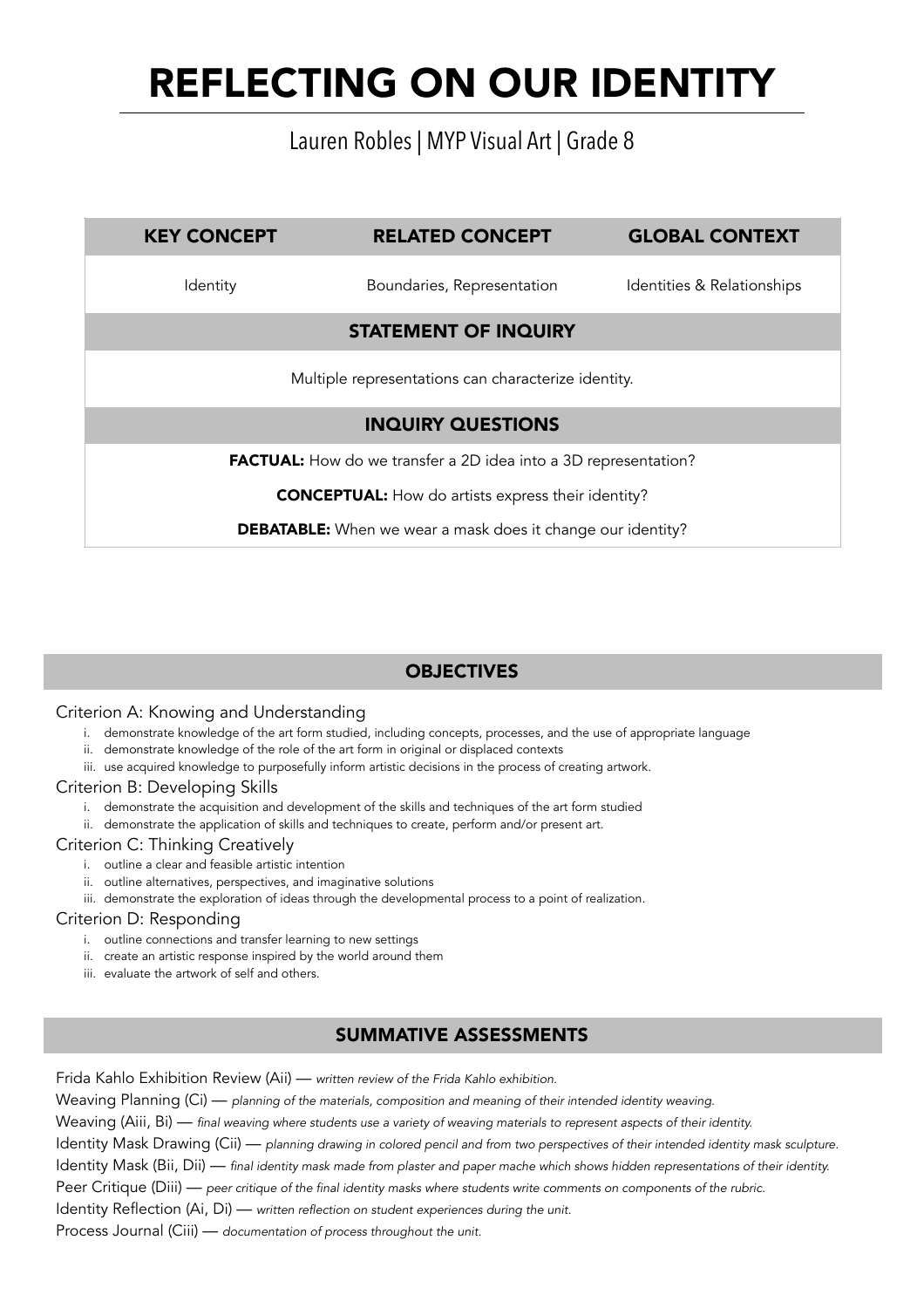## Lauren Robles | MYP Visual Art | Grade 8

### APPROACHES TO LEARNING

COMMUNICATION **(I. Communication Skills)** Give and receive meaningful feedback. SELF-MANAGEMENT **(V. Reflection Skills)** Keep a journal to record reflections. THINKING **(VIII. Creative thinking skills)** Use brainstorming and visual diagrams to generate new ideas and inquiries. THINKING **(X. Transfer Skills)** Combine knowledge, understanding, and skills to create products or solutions.

### CONTENT

| <b>KNOWLEDGE:</b>     | Students will know identity can be expressed through symbolic representation.                                   |
|-----------------------|-----------------------------------------------------------------------------------------------------------------|
|                       | Students will know the Elements of texture, space, and form.                                                    |
|                       | Students will know the Principles of pattern and emphasis.                                                      |
|                       | Students will know the work of Frida Kahlo and Cindy Sherman.                                                   |
|                       | Students will know how to connect process, planning, and ideas to skills and media.                             |
| <b>SKILLS:</b>        | Students will explore a variety weaving materials in the creation of a mixed media weaving on a cardboard loom. |
|                       | Students will draw multiple views of a 2D mask plan in colored pencil.                                          |
|                       | Students will construct a mask using plaster, papier mache, cardboard, wire, and paint.                         |
|                       | Students will write a reflection.                                                                               |
|                       | Students will critique the work of self and others.                                                             |
|                       | Students will document their ideas and experimentation in their process journal.                                |
| <b>UNDERSTANDING:</b> | Students will understand the concepts of identity, boundaries, and representation.                              |

### **STANDARDS**

#### Content Standard #1: Understanding and applying media, techniques, and processes.

 Students select media, techniques, and processes; analyze what makes them effective or not effective in communicating ideas; and reflect upon the effectiveness of their choices Students intentionally take advantage of the qualities and characteristics of art media, techniques, and processes to enhance communication of their experiences and ideas.

Content Standard #2: Using knowledge of structures and functions.

 Students generalize about the effects of visual structures and functions and reflect upon these effects in their own work. Students employ organizational structures and analyze what makes them effective or not effective in the communication of ideas. Students select and use the qualities of structures and functions of art to improve communication of their ideas.

#### Content Standard #3: Choosing and evaluating a range of subject matter, symbols, and ideas.

 Students integrate visual, spatial, and temporal concepts with content to communicate intended meaning in their artworks Students use subjects, themes, and symbols that demonstrate knowledge of contexts, values, and aesthetics that communicate intended meaning in artworks.

Content Standard #4: Understanding the visual arts in relation to history and cultures. Students know and compare the characteristics of artworks in various eras and cultures Students describe and place a variety of art objects in historical and cultural contexts

 Students analyze, describe, and demonstrate how factors of time and place (such as climate, resources, ideas, and technology) influence visual characteristics that give meaning and value to a work of art.

#### Content Standard #5: Reflecting upon and assessing the characteristics and merits of their work and the work of others.

 Students identify intentions of those creating artworks, explore the implications of various purposes, and justify their analyses of purposes in particular works. Students describe meanings of artworks by analyzing how specific works are created and how they relate to historical and cultural contexts Students reflect analytically on various interpretations as a means for understanding and evaluating works of visual art.

Content Standard #6: Making connections between visual arts and other disciplines.

 Students compare the characteristics of works in two or more art forms that share similar subject matter, historical periods, or cultural context Students describe ways in which the principles and subject matter of other disciplines taught in the school are interrelated with the visual arts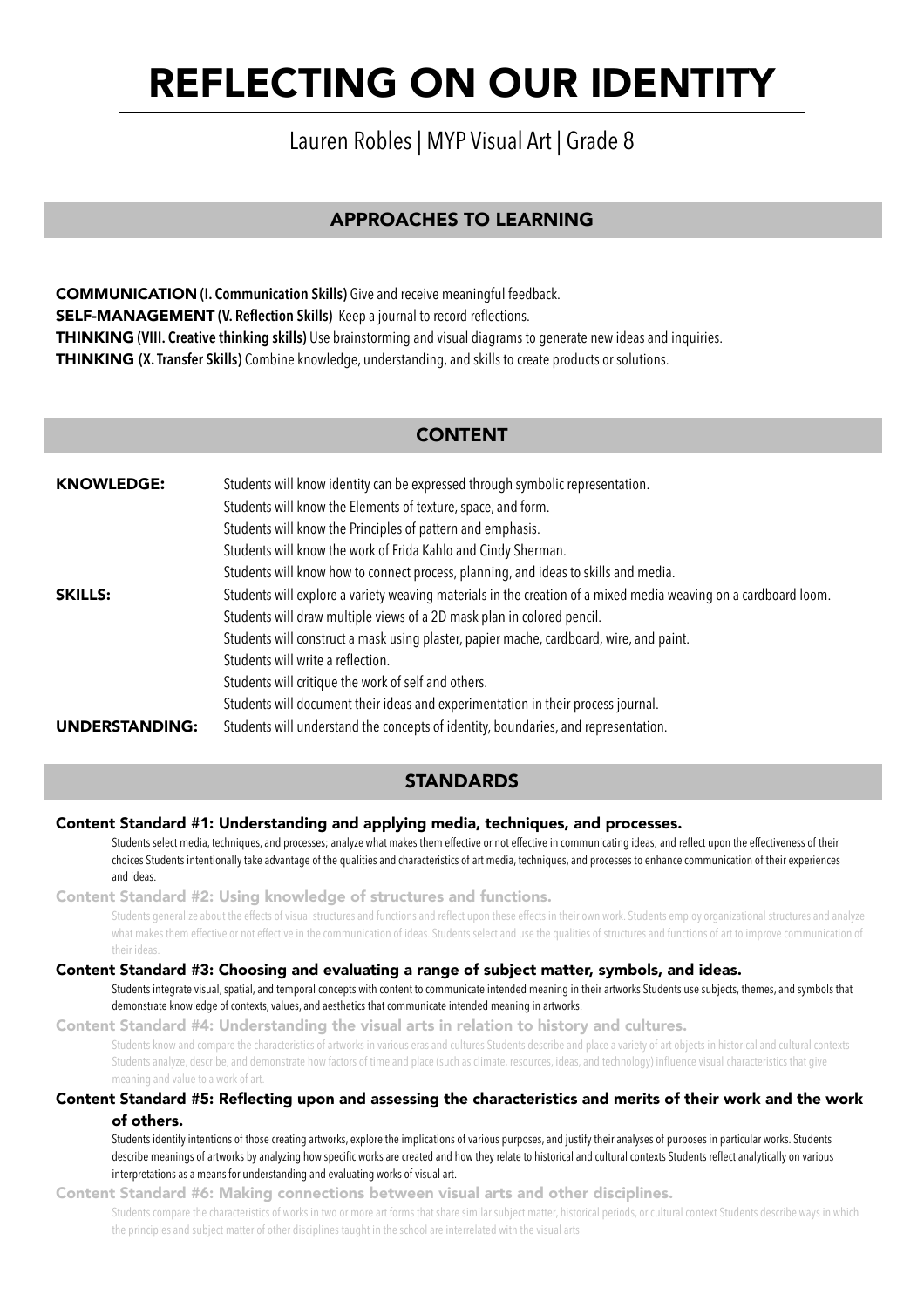# Lauren Robles | MYP Visual Art | Grade 8

| <b>TIME</b>           | <b>LEARNING EXPERIENCES &amp;</b><br><b>TEACHING STRATEGIES</b>                                                                                                                                                                                                                                                                                                                                                                                                                                                                                                                                                                       | <b>VOCAB</b>                               | <b>RESOURCES</b>                                                                                                                                              |
|-----------------------|---------------------------------------------------------------------------------------------------------------------------------------------------------------------------------------------------------------------------------------------------------------------------------------------------------------------------------------------------------------------------------------------------------------------------------------------------------------------------------------------------------------------------------------------------------------------------------------------------------------------------------------|--------------------------------------------|---------------------------------------------------------------------------------------------------------------------------------------------------------------|
| Class<br>#1<br>90 min | Introduction to Identity. The class starts with a group discussion on the questions -<br>what is identity? (Societal markers, chosen markers, personality, locations, histories/<br>memories, symbols, relationships, beliefs, opinions, feelings). The teacher reads aloud A<br>Mix of Many Things by Alyssa Murray. The students discuss the history/meaning/<br>significance of their names, where both the teachers and students share. The teacher<br>introduces Frida Kahlo and her story (The Secret Lives of Artists), and introduces a<br>process journal challenge of giving Frida Kahlo a new identity.<br>Homework: None. | identity<br>process journal<br>Frida Kahlo | Unit Presentation<br>Process Journal<br>Frida Outline Handout<br>various 2D media                                                                             |
| Class<br>#2<br>90 min | What is Reflection? Reflecting is thinking with a purpose. Students work on their<br>Identity Guiding Questions by brainstorming answers to questions about their identity.<br>The teacher gives an introduction to Sketchnoting (words & images, thoughtful color<br>choices), and students create their own identity sketch note including as many identity<br>qualities as possible. At the end of class, the teacher gives out the Frida Kahlo Exhibition<br>information and the Frida Kahlo Exhibition Review Rubric.<br><b>Homework: None.</b>                                                                                  | Sketchnote                                 | <b>Unit Presentation</b><br>Process Journal<br><b>Identity Guiding</b><br>Questions<br>Frida Review Rubric<br>various 2D media                                |
| Class<br>#3<br>90 min | Introduce Weaving Materials. Students finish their Identity Sketchnote. The teacher<br>introduces a variety of weaving materials, and the students are to pick materials that<br>connect to their identity sketchnote in regards to texture and color. At the end of class<br>students reflect on the Frida quote, "I never painted dreams. I painted my own reality."<br>What do you think are the most important qualities of a person's identity? - answer in<br>their process journal.<br>Homework: Frida Kahlo Exhibition Review to be completed during the field trip<br>and for homework, if necessary.                        | weaving                                    | Unit Presentation<br>Process Journal<br><b>Identity Guiding</b><br>Questions<br>weaving materials (yarn,<br>string, fabric, ribbon,<br>paper, pipe cleaners). |
| Class<br>#4<br>90 min | <b>SUMMATIVE DUE - Frida Kahlo Exhibition Review</b><br>Weaving Planning. Students share their experiences at the Frida Exhibition. The<br>teacher then introduces weaving with how is clothing made, the history of weaving, and<br>weaving vocabulary (loom, warp, weft). The students then complete a paper weaving<br>exploration. At the end of class, the teacher introduces the Final Weaving Planning<br>sheet. Students draw sketches of their imagined weaving compositions using materials<br>that represent aspects of their identity.<br><b>Homework: None.</b>                                                          | loom<br>warp<br>weft                       | Unit Presentation<br><b>Weaving Planning Rubric</b><br>paper weaving materials<br>(paper strips, paper<br>loom)                                               |
| Class<br>#5<br>45 min | Weaving Planning. Students work on their weaving planning by finishing their<br>composition sketches while the teacher gives comments on their process compositions.<br>Homework: Finish weaving planning, if necessary.                                                                                                                                                                                                                                                                                                                                                                                                              |                                            | Unit Presentation<br>Process Journal                                                                                                                          |
| Class<br>#6<br>90 min | <b>SUMMATIVE DUE - Weaving Planning</b><br>Cardboard Loom. The teacher introduces the cardboard loom and demonstrates how to<br>warp the loom. The students choose a color based on their composition plan.<br><b>Homework: None.</b>                                                                                                                                                                                                                                                                                                                                                                                                 |                                            | Unit Presentation<br>Process Journal<br>cardboard loom<br>weaving yarn                                                                                        |
| Class<br>#7<br>90 min | Weaving. The teacher demonstrates how to use the weft weaving materials. Students<br>begin weaving by choosing materials that symbolize their identity and follow their<br>intended composition.<br>Homework: Optional work on weaving.                                                                                                                                                                                                                                                                                                                                                                                               |                                            | Unit Presentation<br>Process Journal<br>cardboard loom<br>weaving yarn                                                                                        |
| Class<br>#8<br>40 min | Weaving. Students continue weaving by choosing materials that symbolize their identity<br>and follow their intended composition.<br>Homework: Optional work on weaving.                                                                                                                                                                                                                                                                                                                                                                                                                                                               |                                            | Process Journal<br>cardboard loom<br>weaving yarn                                                                                                             |
| Class<br>#9<br>90 min | Weaving. Students continue weaving by choosing materials that symbolize their identity<br>and follow their intended composition.<br>Homework: Optional work on weaving.                                                                                                                                                                                                                                                                                                                                                                                                                                                               |                                            | Process Journal<br>cardboard loom<br>weaving yarn                                                                                                             |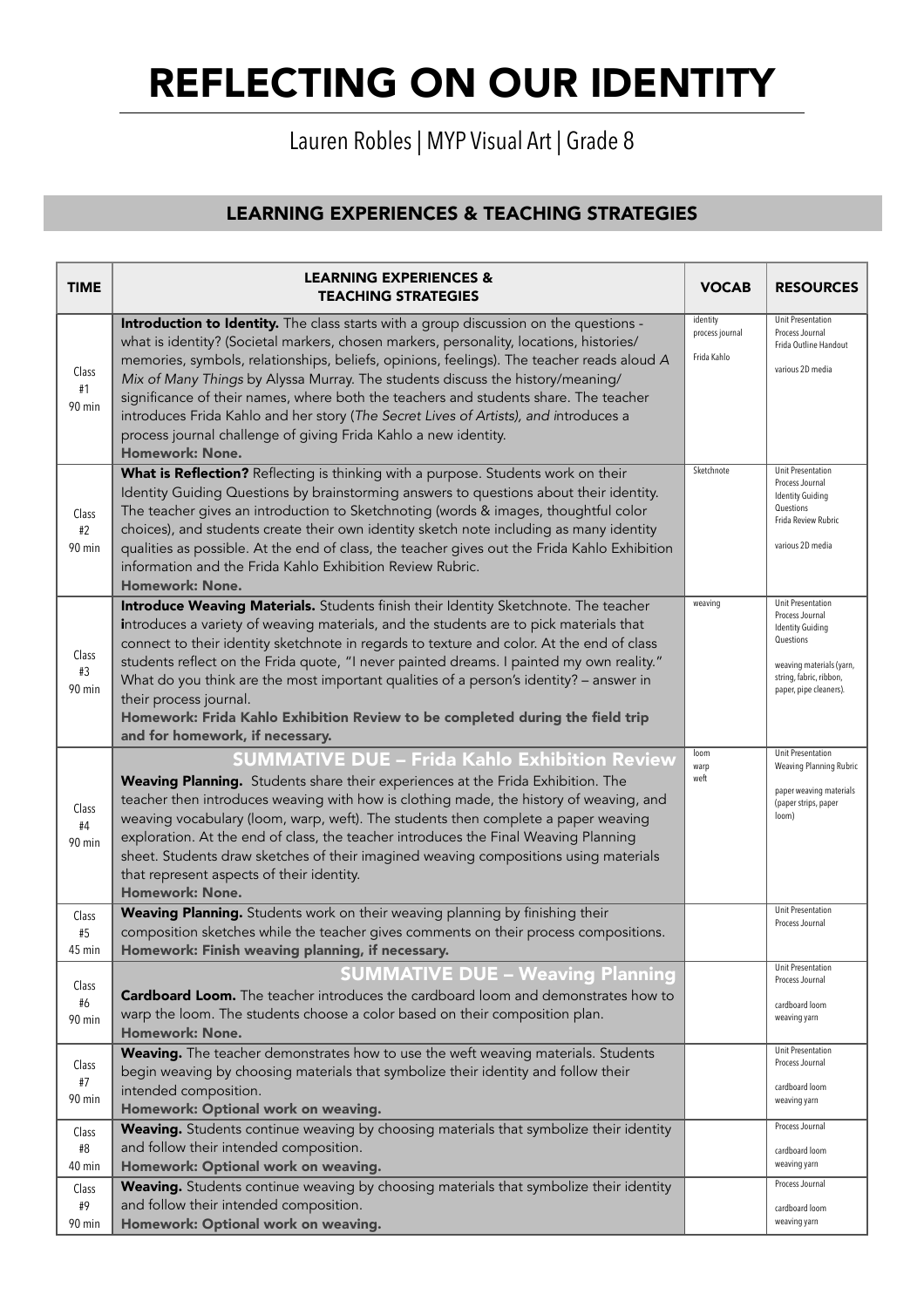## Lauren Robles | MYP Visual Art | Grade 8

| Class  | Weaving. Students continue weaving by choosing materials that symbolize their identity    |                     | Process Journal                                              |
|--------|-------------------------------------------------------------------------------------------|---------------------|--------------------------------------------------------------|
| #10    | and follow their intended composition.                                                    |                     | cardboard loom                                               |
| 90 min | Homework: Optional work on weaving.                                                       |                     | weaving yarn                                                 |
| Class  | Weaving. Students continue weaving by choosing materials that symbolize their identity    |                     | Process Journal                                              |
| #11    | and follow their intended composition.                                                    |                     | cardboard loom                                               |
| 45 min | Homework: Optional work on weaving.                                                       |                     | weaving yarn                                                 |
| Class  | Weaving. Students continue weaving by choosing materials that symbolize their identity    |                     | Process Journal                                              |
| #12    | and follow their intended composition. (Study period if they finish early).               |                     | cardboard loom                                               |
| 90 min | Homework: Optional work on weaving.                                                       |                     | weaving yarn                                                 |
| Class  | Weaving. Students continue weaving by choosing materials that symbolize their identity    |                     | Process Journal                                              |
| #13    | and follow their intended composition. (Study period if they finish early).               |                     | cardboard loom                                               |
| 90 min | Homework: Optional work on weaving.                                                       |                     | weaving yarn                                                 |
|        | <b>SUMMATIVE DUE - Weaving</b>                                                            |                     | Unit Presentation                                            |
| Class  | Weaving Completion. Students cut the weaving from the loom and share their final          |                     |                                                              |
| #14    | weavings with the class.                                                                  |                     |                                                              |
| 45 min | Homework: None.                                                                           |                     |                                                              |
|        | Introduction to Masks. The teacher introduces the idea of delving deeper into the         | masks               | Unit Presentation                                            |
|        | theme of identity and the work of Cindy Sherman. "I feel I'm anonymous in my work.        | context<br>function | Process Journal<br>Computers                                 |
|        | When I look at the pictures, I never see myself; they aren't self-portraits. Sometimes I  | style               |                                                              |
|        | disappear." The class also looks at mask sculpture and their purpose throughout history   | Cindy Sherman       |                                                              |
|        | across cultures. The students read aloud - We Wear the Mask by Paul Lawrence Dunbar.      | Mask examples       |                                                              |
| Class  | The teacher introduces the mask research challenge. In groups, students research masks    |                     |                                                              |
| #15    | from one culture of their choosing with an analysis of context, function, and stylistic   |                     |                                                              |
| 90 min | qualities. They create presentations that they share with the class at the end. The       |                     |                                                              |
|        | teacher then explains the mask challenge to create a mask that shows their HIDDEN         |                     |                                                              |
|        | identity in a sculptural form. This includes a quick explanation of the mask making       |                     |                                                              |
|        | process.                                                                                  |                     |                                                              |
|        | <b>Homework: None.</b>                                                                    |                     |                                                              |
|        | Mask Planning. The teacher hands out the Identity Mask Drawing Rubric & Identity Mask     | three-dimensional   | Unit Presentation                                            |
| Class  | Rubric. Students answer the Identity Brainstorming Questions and begin to visually        |                     | Process Journal<br>Mask Drawing Rubric                       |
| #16    | explore ideas in their process journal (multiple explorations, multiple views, in color). |                     | <b>Identity Mask Rubric</b><br><b>Identity Brainstorming</b> |
| 90 min | <b>Homework: None.</b>                                                                    |                     | Questions                                                    |
|        |                                                                                           |                     | cplored pencils                                              |
| Class  | Mask Planning. Students continue working on developing a final mask idea in multiple      |                     | Unit Presentation                                            |
| #17    | views, as the teacher provides support and answers questions.                             |                     | Process Journal                                              |
| 45 min | <b>Homework: None.</b>                                                                    |                     | colored pencils                                              |
|        | Mask Drawing. The teacher explains the mask drawing requirements and tasks.               |                     | Unit Presentation                                            |
|        | Students are to transfer their identity mask drawing ideas to the final drawing paper     |                     | Process Journal                                              |
| Class  | using colored pencil. They should have two views of their intended mask plan, one front   |                     | drawing paper                                                |
| #18    | view and one side view. These are to be completed on separate sheets of paper, filling    |                     | colored pencils                                              |
| 90 min | the entire paper.                                                                         |                     |                                                              |
|        | Homework: Work on mask drawing, if needed.                                                |                     |                                                              |
|        |                                                                                           |                     |                                                              |
| Class  | Mask Drawing. Continue working on final mask drawings, as the teacher provides            |                     | Process Journal                                              |
| #19    | support and answers questions.                                                            |                     | drawing paper                                                |
| 90 min | Homework: Work on mask drawing, if needed.                                                |                     | colored pencils                                              |
| Class  | Mask Drawing. Continue working on final mask drawings, as the teacher provides            |                     | Process Journal                                              |
| #20    | support and answers questions.                                                            |                     | drawing paper                                                |
| 45 min | Homework: Work on mask drawing, if needed.                                                |                     | colored pencils                                              |
| Class  | Mask Drawing. Complete work on final mask drawings, as the teacher provides support       |                     | Process Journal                                              |
| #21    | and answers questions.                                                                    |                     | drawing paper                                                |
| 90 min | Homework: Work on mask drawing, if needed.                                                |                     | colored pencils                                              |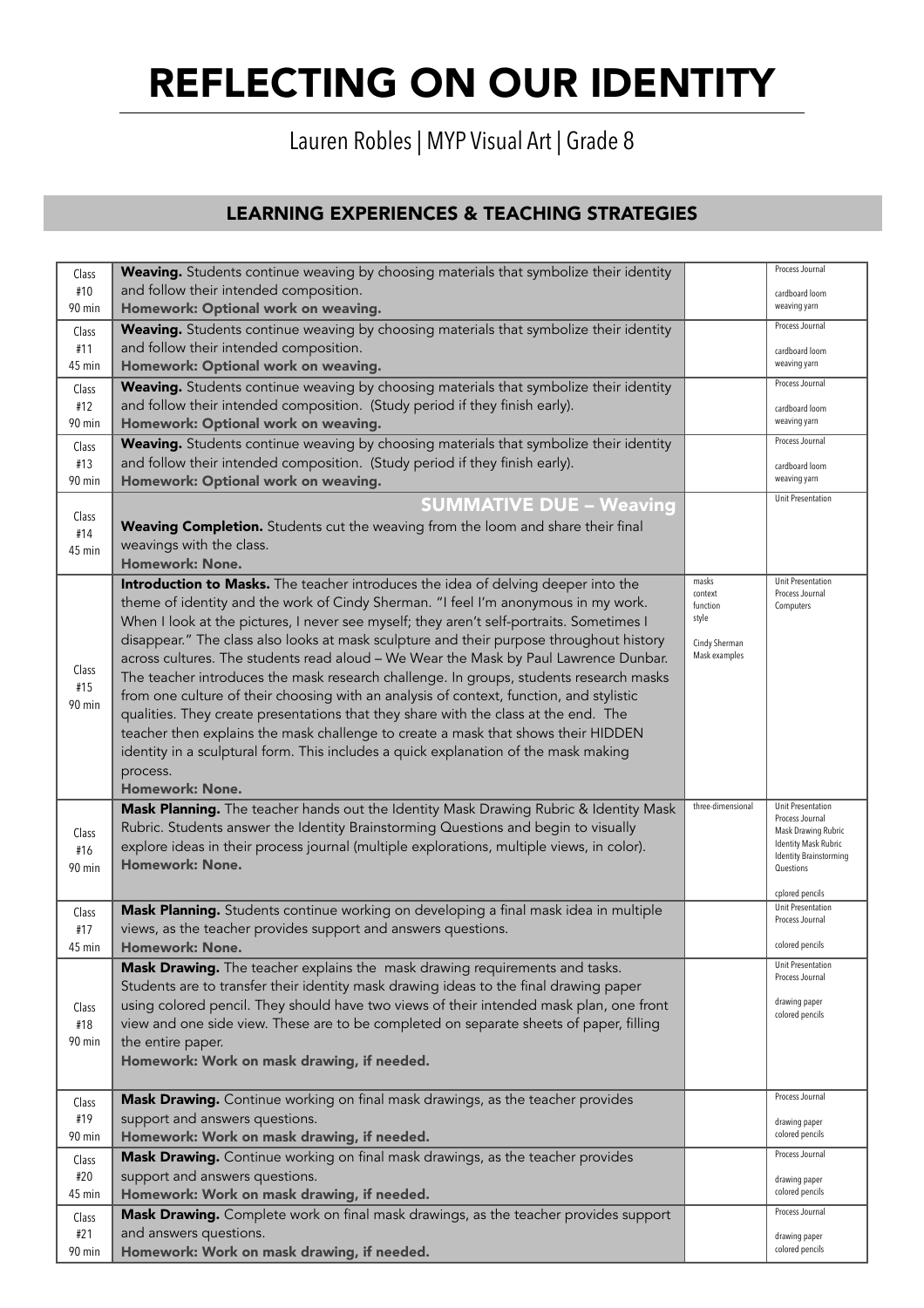# Lauren Robles | MYP Visual Art | Grade 8

|        | <b>SUMMATIVE DUE - Identity Mask Drawing</b>                                                | plaster sculpture | Unit Presentation                           |
|--------|---------------------------------------------------------------------------------------------|-------------------|---------------------------------------------|
|        |                                                                                             |                   | plaster strips                              |
|        | Plaster Mask In Pairs. The teacher explains the steps of creating the mask (plaster form,   |                   | water                                       |
| Class  | strengthening, constructions, papier mache, gesso, paint, details). The teacher             |                   | scissors                                    |
| #22    | demonstrates how to make a plaster mask on a volunteer student using plaster strips and     |                   | plastic wrap<br>straw                       |
| 90 min | water. Throughout class, the teacher reminds the students to ask their partners about eye   |                   |                                             |
|        | holes and mouth holes while answering questions and providing support.                      |                   |                                             |
|        | Homework: None.                                                                             |                   |                                             |
|        | Mask Strengthening. The teacher explains how to cut off frayed edges and add to areas       |                   | Unit Presentation                           |
| Class  | that are weak (no see-through spots). The students work on strengthening their masks        |                   | plaster strips                              |
| #23    | while the teacher provides support.                                                         |                   | water                                       |
| 45 min | <b>Homework: None.</b>                                                                      |                   | scissors                                    |
| Class  | <b>Constructions.</b> The students begin individually building constructions based on their | constructions     | Unit Presentation                           |
| #24    | identity mask drawings, as the teacher answers questions and provides support.              |                   | construction materials                      |
|        | <b>Homework: None.</b>                                                                      |                   | (plaster, water, glue gun,                  |
| 90 min |                                                                                             |                   | tape, cardboard, wire)                      |
| Class  | <b>Constructions.</b> The students begin individually building constructions based on their |                   | construction materials                      |
| #25    | identity mask drawings, as the teacher answers questions and provides support.              |                   |                                             |
| 45 min | <b>Homework: None.</b>                                                                      |                   |                                             |
| Class  | <b>Constructions.</b> The students begin individually building constructions based on their |                   | construction materials                      |
| #26    | identity mask drawings, as the teacher answers questions and provides support.              |                   |                                             |
| 90 min | <b>Homework: None.</b>                                                                      |                   |                                             |
| Class  | Papier Mache. The students begin adding a layer of papier mache over the mask and           |                   | <b>Unit Presentation</b>                    |
| #27    | constructions for strengthening, as the teacher answers questions and provides support.     |                   |                                             |
| 90 min | Homework: None.                                                                             |                   | papier mache (glue and<br>newspaper strips) |
|        |                                                                                             |                   | Unit Presentation                           |
| Class  | Gesso. The students begin adding a layer of gesso over the papier mache, as the             |                   |                                             |
| #28    | teacher answers questions and provides support.                                             |                   | gesso                                       |
| 45 min | <b>Homework: None.</b>                                                                      |                   | brushes                                     |
| Class  | Acrylic Painting. The students begin adding acrylic paint, being mindful of adding          |                   | Unit Presentation                           |
| #29    | multiple layers and adding finishing details, as the teacher answers questions and          |                   | acrylic paint                               |
| 90 min | provides support.                                                                           |                   | water                                       |
|        | <b>Homework: None.</b>                                                                      |                   | brushes                                     |
|        | Acrylic Painting. The students begin adding acrylic paint, being mindful of adding          |                   | acrylic paint                               |
| Class  | multiple layers and adding finishing details, as the teacher answers questions and          |                   | water<br>brushes                            |
| #30    | provides support.                                                                           |                   |                                             |
| 90 min | <b>Homework: None.</b>                                                                      |                   |                                             |
| Class  | Acrylic Painting. The students add acrylic paint, being mindful of adding multiple layers   |                   | acrylic paint                               |
| #31    | and adding finishing details, as the teacher answers questions and provides support.        |                   | water<br>brushes                            |
| 45 min | <b>Homework: None.</b>                                                                      |                   |                                             |
|        | Acrylic Painting. The students add acrylic paint, being mindful of adding multiple layers   |                   | acrylic paint                               |
| Class  | and adding finishing details, as the teacher answers questions and provides support.        |                   | water                                       |
| #32    |                                                                                             |                   | brushes                                     |
| 90 min | Homework: None.                                                                             |                   | acrylic paint                               |
| Class  | Acrylic Painting. The students add acrylic paint, being mindful of adding multiple layers   |                   | water                                       |
| #33    | and adding finishing details, as the teacher answers questions and provides support.        |                   | brushes                                     |
| 90 min | Homework: Finish identity mask, if needed.                                                  |                   |                                             |
|        | <b>SUMMATIVE DUE - Identity Mask</b>                                                        |                   | acrylic paint<br>water                      |
| Class  | Acrylic Painting. The students finish adding acrylic paint, being mindful of adding         |                   | brushes                                     |
| #34    | multiple layers and adding finishing details, as the teacher answers questions and          |                   |                                             |
| 45 min | provides support.                                                                           |                   |                                             |
|        | Homework: None.                                                                             |                   |                                             |
|        |                                                                                             |                   |                                             |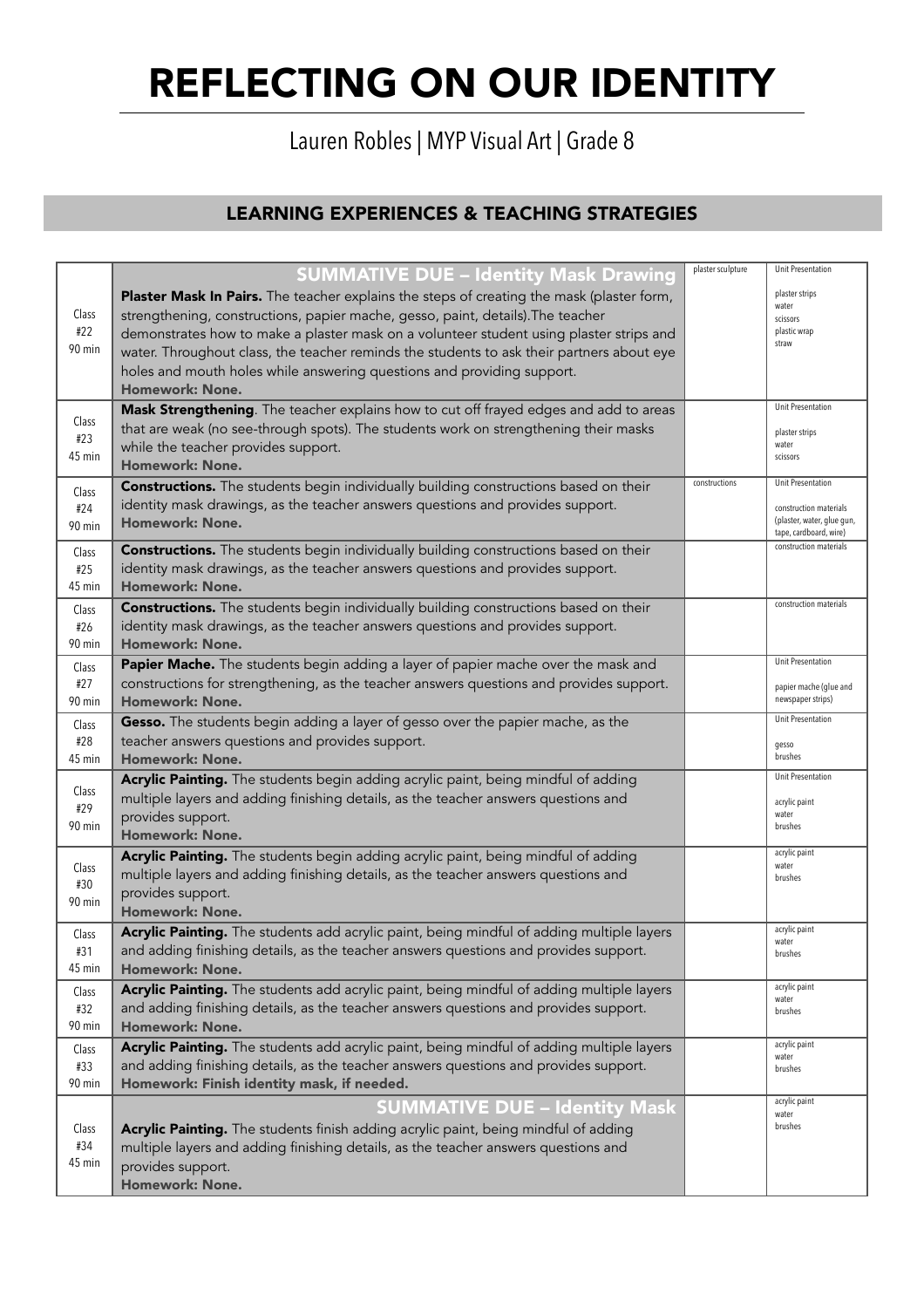Lauren Robles | MYP Visual Art | Grade 8

| Class<br>#35<br>90 min   | <b>SUMMATIVE DUE - Process Journal</b><br>Process Journal. The students add finishing touches to their process journal tasks from<br>throughout the unit to be turned in for assessment.<br>Homework: None.                                                                                                                                                                                                                                                                                                                                                                                                                                                                                                              |            | <b>Unit Presentation</b><br>Process Journal<br>Process Journal Rubric |
|--------------------------|--------------------------------------------------------------------------------------------------------------------------------------------------------------------------------------------------------------------------------------------------------------------------------------------------------------------------------------------------------------------------------------------------------------------------------------------------------------------------------------------------------------------------------------------------------------------------------------------------------------------------------------------------------------------------------------------------------------------------|------------|-----------------------------------------------------------------------|
| Class<br>#36<br>90 min   | <b>SUMMATIVE DUE - Identity Reflection</b><br><b>Unit Reflection.</b> The students answer the following questions in a written reflection:<br>Describe the mask making process using appropriate material language. What was your<br>intention in the creation of your mask? What were you trying to represent? What<br>problems arose throughout the process, and how did you resolve these<br>problems? Compare and contrast how your identity weaving and identity mask represent<br>your identity? How are they different? How are they similar? Which representation of<br>your identity, the weaving or the mask, is a more accurate representation? Give multiple<br>reasons as to why.<br><b>Homework: None.</b> | reflection | <b>Unit Presentation</b><br><b>Identity Reflection Rubric</b>         |
|                          | <b>SUMMATIVE DUE - Post It Critique</b>                                                                                                                                                                                                                                                                                                                                                                                                                                                                                                                                                                                                                                                                                  | critique   | <b>Unit Presentation</b>                                              |
| Class<br>#37<br>$45$ min | Post It Critique. The teacher explains the Post It Critique Prompts: Craftsmanship, 3D<br>Constructions, Visually Engaging. Students find masks that fit each critique prompt and<br>write a note related to the prompt and place it next the mask. (reminder to avoid "I like"<br>statements).<br>Homework: None.                                                                                                                                                                                                                                                                                                                                                                                                       |            | Post Its                                                              |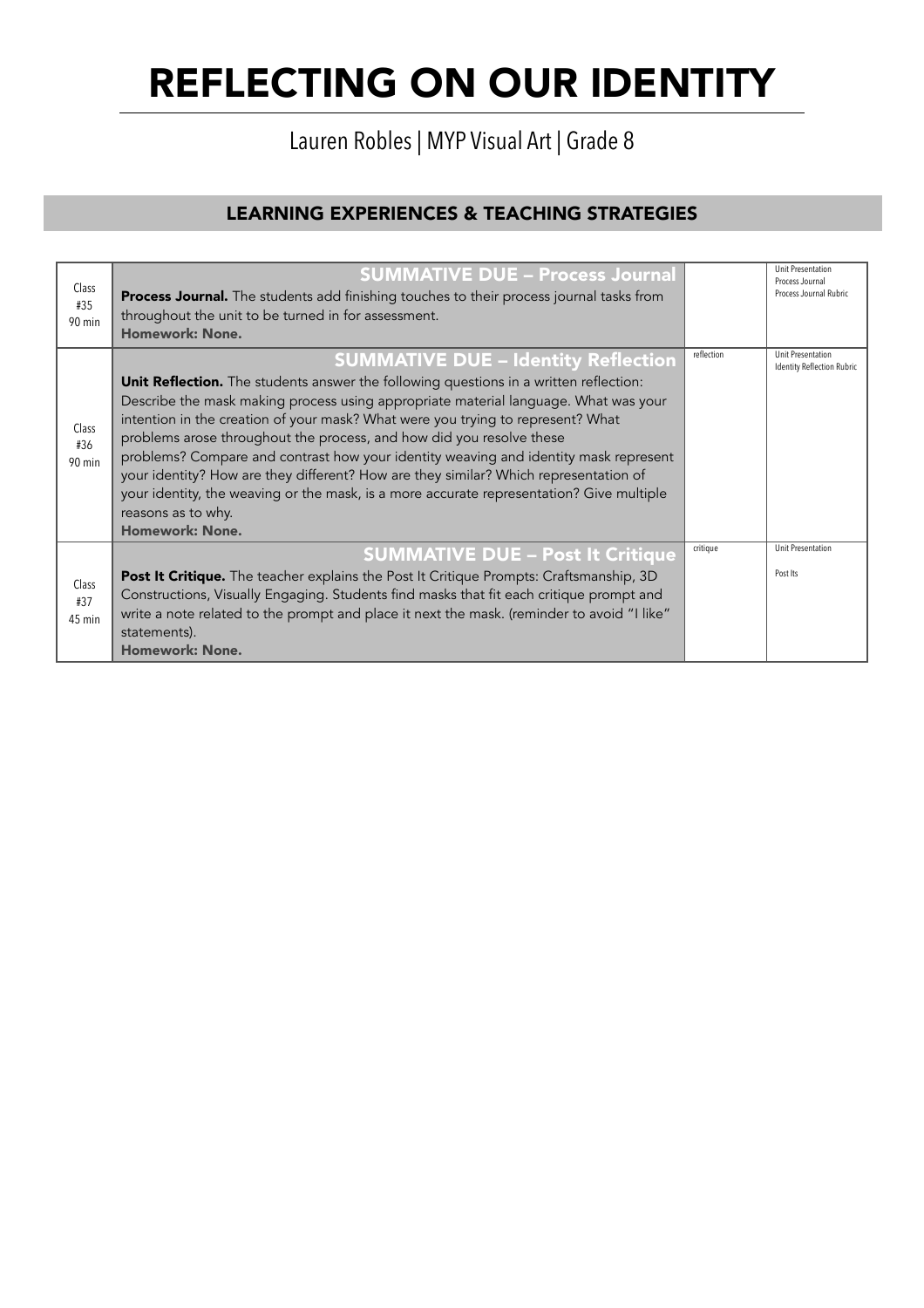### REFLECTING ON OUR IDENTITY  $\mathbf{M}$ **CRITERION CI: THINKING CRITERION CONTRACTOR**

# Lauren Robles | MYP Visual Art | Grade 8

#### SUMMATIVE TASK SPECIFIC CLARIFICATIONS • You drew a composition idea in your

5-6 i. The student presents a **substantial** outline of a

3-4 i. The student presents an **adequate** outline of a

### Frida Kahlo Exhibition Review

|         | <b>CRITERION A: KNOWING &amp; UNDERSTANDING</b>                                                                             |                                                                                                                     |  |  |  |
|---------|-----------------------------------------------------------------------------------------------------------------------------|---------------------------------------------------------------------------------------------------------------------|--|--|--|
| $7 - 8$ | ii. The student demonstrates excellent knowledge of the role of<br>the art form in original or displaced contexts.          | The student gave thorough, detailed, and<br>reflective answers to the prompt<br>questions.                          |  |  |  |
| $5 - 6$ | ii. The student demonstrates <b>substantial</b> knowledge of the role of<br>the art form in original or displaced contexts. | The student gave thoughtful answers to<br>the prompt questions.                                                     |  |  |  |
| $3 - 4$ | ii. The student demonstrates <b>adequate</b> knowledge of the role of<br>the art form in original or displaced contexts.    | The student answered the prompt<br>questions, but they could have included<br>more thorough and reflective details. |  |  |  |
| $1-2$   | ii. The student demonstrates limited knowledge of the role of the<br>art form in original or displaced contexts.            | The student did not answer all the<br>prompt questions.                                                             |  |  |  |
|         |                                                                                                                             |                                                                                                                     |  |  |  |

sketchbook.

|         | <b>CRITERION CI: THINKING CREATIVELY</b>                                                       |                                                                                                                                                                           |  |  |
|---------|------------------------------------------------------------------------------------------------|---------------------------------------------------------------------------------------------------------------------------------------------------------------------------|--|--|
| $7-8$   | The student presents an excellent outline of a<br>clear and feasible artistic intention.       | You drew a creative and complete<br>$\bullet$<br>composition idea in your sketchbook.<br>You thoughtfully and thoroughly explained<br>٠<br>what each material represents. |  |  |
| $5-6$   | The student presents a substantial outline of a<br>clear and feasible artistic intention.      | You drew a complete composition idea in<br>٠<br>your sketchbook.<br>You explained what each material<br>٠<br>represents.                                                  |  |  |
| $3 - 4$ | The student presents an <b>adequate</b> outline of a<br>clear and feasible artistic intention. | You drew a composition idea in your<br>٠<br>sketchbook.<br>You attempted to explain what some<br>٠<br>materials represent, but not all materials.                         |  |  |
| $1-2$   | The student presents a limited outline of a clear<br>and feasible artistic intention.          | You drew an incomplete composition idea in<br>٠<br>your sketchbook.<br>You did not explain what each material<br>$\bullet$<br>represents.                                 |  |  |
|         |                                                                                                |                                                                                                                                                                           |  |  |

|          | <b>CRITERION AIII: KNOWING AND UNDERSTANDING</b>                                                                         |            |                                                                                                                                    |  |  |
|----------|--------------------------------------------------------------------------------------------------------------------------|------------|------------------------------------------------------------------------------------------------------------------------------------|--|--|
| $7-8$    | iii. The student demonstrates <b>excellent</b> use of<br>acquired knowledge of identity to inform his or her<br>artwork. | Ω<br>O     | The weaving has a clear connection to your<br><i>identity.</i><br>The materials are thoughtfully incorporated<br>into the weaving. |  |  |
| $-5 - 6$ | iii. The student demonstrates substantial use of<br>acquired knowledge of identity to inform his or her<br>artwork.      | $\bigcirc$ | The weaving has a connection to your<br><i>identity.</i>                                                                           |  |  |
| $3 - 4$  | iii. The student demonstrates adequate use of<br>acaujred knowledge of identity to inform his or her<br>artwork.         | O          | The weaving has some connection to your<br>identity, but the materials could be more<br>thoughtfully incorporated.                 |  |  |
| $1-2$    | iii. The student demonstrates limited use of<br>acquired knowledge of identity to inform his or her<br>artwork.          | $\circ$    | The weaving has no connection to your<br>identity, and the materials are not<br>thoughtfully incorporated.                         |  |  |

|         | <b>CRITERION BII: DEVELOPING SKILLS</b>                                                                              |                   |                                                                                                                                   |  |  |
|---------|----------------------------------------------------------------------------------------------------------------------|-------------------|-----------------------------------------------------------------------------------------------------------------------------------|--|--|
| $7-8$   | i. The student demonstrates excellent acquisition<br>and development of the skills and techniques of<br>weavina.     | $\circ$<br>Ω<br>Ο | The weaving is well constructed.<br>You used proper and innovative weaving<br>techniques.<br>You were attentive to craftsmanship. |  |  |
| $5 - 6$ | i. The student demonstrates substantial acquisition<br>and development of the skills and techniques of<br>weaving.   | $\bigcirc$<br>Ω   | The weaving is well constructed.<br>You used proper weaving techniques.                                                           |  |  |
| $3 - 4$ | i. The student demonstrates adequate acquisition<br>and development of the skills and techniques of<br>weavina       | $\bigcirc$        | You attempt to create a well constructed<br>weaving, but there are some incorrect<br>weaving techniques.                          |  |  |
| $1-2$   | i. The student demonstrates <b>limited</b> acquisition and<br>development of the skills and techniques of<br>weavina | ∩                 | You did not create a well constructed<br>weaving.                                                                                 |  |  |

### Weaving Planning

Weaving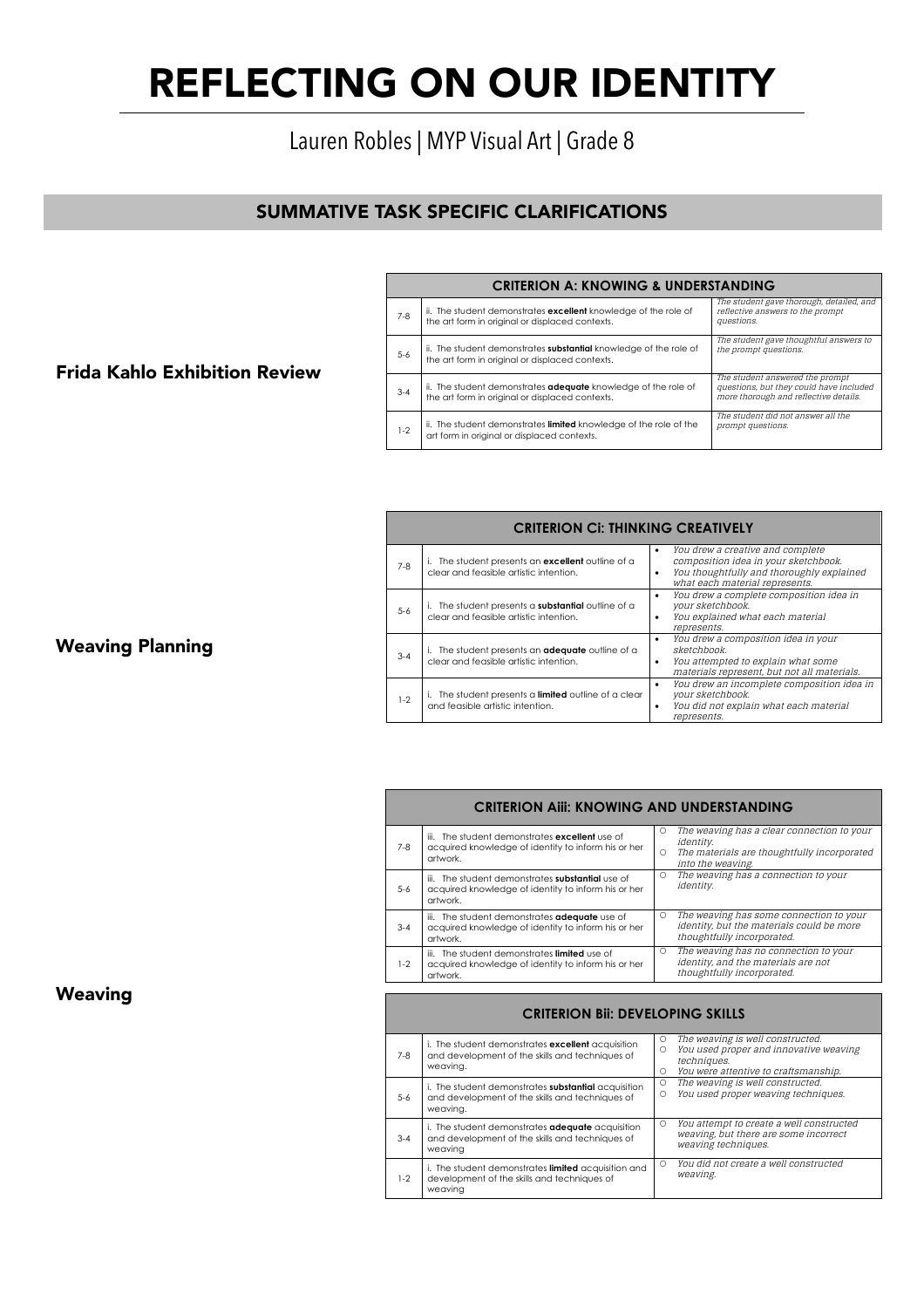## REFLECTING ON OUR IDENTITY  $\blacksquare$

## Lauren Robles | MYP Visual Art | Grade 8

## SUMMATIVE TASK SPECIFIC CLARIFICATIONS

|         | <b>CRITERION C: THINKING CREATIVELY</b>                                                                           |              |                                                                                                                                                                                                                                      |
|---------|-------------------------------------------------------------------------------------------------------------------|--------------|--------------------------------------------------------------------------------------------------------------------------------------------------------------------------------------------------------------------------------------|
|         | Outline alternatives, perspectives, and imaginative solutions.                                                    |              |                                                                                                                                                                                                                                      |
| $7 - 8$ | ii. The student presents an <b>excellent</b> outline of<br>alternatives, perspectives, and imaginative solutions  | $\circ$<br>Ω | Your two different perspectives<br>thoughtfully and accurately consider 3D<br>space.<br>The identity mask plan successfully<br>represents hidden aspects of your identity<br>in a reflective manner.                                 |
| $5 - 6$ | ii. The student presents a <b>substantial</b> outline of<br>alternatives, perspectives, and imaginative solutions | Ω<br>Ω       | Your two different perspectives consider 3D<br>space.<br>The identity mask plan represents hidden<br>aspects of your identity.                                                                                                       |
| $3 - 4$ | ii. The student presents an <b>adequate</b> outline of<br>alternatives, perspectives, and imaginative solutions   | O<br>Ω       | Your two different perspectives attempt to<br>consider 3D space, however it could be<br>more thoughtful and accurate.<br>The identity mask plan represents aspects<br>of your identity, but the aspects could be<br>more reflective. |
| $1-2$   | ii. The student presents a <b>limited</b> outline of<br>alternatives, perspectives, and imaginative solutions     | Ω<br>O       | Your two different perspectives do not<br>consider 3D space.<br>The identity mask plan does not represent<br>hidden aspects of your identity.                                                                                        |

MYP CRITERION RUBRIC

| <b>CRITERION B: DEVELOPING SKILLS</b><br>Demonstrate the application of skills and techniques to create art.<br>You creatively constructed three dimensionally off<br>0<br>the mask form.<br>ii. The student demonstrates excellent<br>Ω<br>$7 - 8$<br>application of three-dimensional skills and<br>gesso in a smooth and attentive manner.<br>techniques to create their own identity mask.<br>You carefully layered paint to a solid finish.<br>O<br>You were attentive to craftsmanship.<br>O<br>You constructed three dimensionally off the mask<br>O<br>ii. The student demonstrates substantial<br>form.<br>$5 - 6$<br>application of three-dimensional skills and<br>O<br>gesso.<br>techniques to create their own identity mask.<br>You layered paint.<br>O<br>You attempted to construct three dimensionally off<br>0<br>the mask form.<br>ii. The student demonstrates adequate<br>O<br>$3 - 4$<br>application of three-dimensional skills and<br>gesso.<br>techniques to create their own identity mask.<br>You attempted to layer paint, but there are finishing<br>O<br>flaws.<br>You did not construct three dimensionally off the<br>O<br>ii. The student demonstrates limited application<br>mask form.<br>of three-dimensional skills and techniques to<br>$1 - 2$<br>You attempted to follow the steps of applying papier<br>Ω<br>mache and gesso.<br>create their own identity mask.<br>You did not attempt to layer paint.<br>0<br><b>CRITERION D: RESPONDING</b><br>Create an artistic response which is effectively inspired by the world around them.<br>All aspects of the final mask symbolically represent<br>O<br>ii. The student creates an excellent artistic<br>an understanding of your hidden identity.<br>$7 - 8$<br>response which is effectively inspired by the world<br>The final result is exceptionally reflective and<br>O<br>around him or her.<br>engaging.<br>Some aspects of the final mask symbolically<br>ii. The student creates a substantial artistic.<br>O<br>represent your hidden identity.<br>$5 - 6$<br>response which is regularly inspired by the world<br>The final result is reflective and engaging.<br>$\circ$<br>around him or her<br>The final mask represents your identity.<br>ii. The student creates an adequate artistic<br>O<br>The final result is slightly reflective or engaging.<br>O<br>$3 - 4$<br>response which is occasionally inspired by the<br>world around him or her<br>You have attempted to represent your identity, but<br>ii. The student creates a limited artistic response<br>O<br>you could have been more thoughtful.<br>$1 - 2$<br>which is possibly inspired by the world around him<br>The final result is not reflective or engaging.<br>0 |  |        |  |                                                     |  |  |  |
|--------------------------------------------------------------------------------------------------------------------------------------------------------------------------------------------------------------------------------------------------------------------------------------------------------------------------------------------------------------------------------------------------------------------------------------------------------------------------------------------------------------------------------------------------------------------------------------------------------------------------------------------------------------------------------------------------------------------------------------------------------------------------------------------------------------------------------------------------------------------------------------------------------------------------------------------------------------------------------------------------------------------------------------------------------------------------------------------------------------------------------------------------------------------------------------------------------------------------------------------------------------------------------------------------------------------------------------------------------------------------------------------------------------------------------------------------------------------------------------------------------------------------------------------------------------------------------------------------------------------------------------------------------------------------------------------------------------------------------------------------------------------------------------------------------------------------------------------------------------------------------------------------------------------------------------------------------------------------------------------------------------------------------------------------------------------------------------------------------------------------------------------------------------------------------------------------------------------------------------------------------------------------------------------------------------------------------------------------------------------------------------------------------------------------------------------------------------------------------------------------------------------------------------------------------------------------------------------------------------------------------------------------------------------------------------------------------------------------------------------|--|--------|--|-----------------------------------------------------|--|--|--|
|                                                                                                                                                                                                                                                                                                                                                                                                                                                                                                                                                                                                                                                                                                                                                                                                                                                                                                                                                                                                                                                                                                                                                                                                                                                                                                                                                                                                                                                                                                                                                                                                                                                                                                                                                                                                                                                                                                                                                                                                                                                                                                                                                                                                                                                                                                                                                                                                                                                                                                                                                                                                                                                                                                                                            |  |        |  |                                                     |  |  |  |
|                                                                                                                                                                                                                                                                                                                                                                                                                                                                                                                                                                                                                                                                                                                                                                                                                                                                                                                                                                                                                                                                                                                                                                                                                                                                                                                                                                                                                                                                                                                                                                                                                                                                                                                                                                                                                                                                                                                                                                                                                                                                                                                                                                                                                                                                                                                                                                                                                                                                                                                                                                                                                                                                                                                                            |  |        |  | You followed the steps of applying papier mache and |  |  |  |
|                                                                                                                                                                                                                                                                                                                                                                                                                                                                                                                                                                                                                                                                                                                                                                                                                                                                                                                                                                                                                                                                                                                                                                                                                                                                                                                                                                                                                                                                                                                                                                                                                                                                                                                                                                                                                                                                                                                                                                                                                                                                                                                                                                                                                                                                                                                                                                                                                                                                                                                                                                                                                                                                                                                                            |  |        |  | You followed the steps of applying papier mache and |  |  |  |
|                                                                                                                                                                                                                                                                                                                                                                                                                                                                                                                                                                                                                                                                                                                                                                                                                                                                                                                                                                                                                                                                                                                                                                                                                                                                                                                                                                                                                                                                                                                                                                                                                                                                                                                                                                                                                                                                                                                                                                                                                                                                                                                                                                                                                                                                                                                                                                                                                                                                                                                                                                                                                                                                                                                                            |  |        |  | You followed the steps of applying papier mache and |  |  |  |
|                                                                                                                                                                                                                                                                                                                                                                                                                                                                                                                                                                                                                                                                                                                                                                                                                                                                                                                                                                                                                                                                                                                                                                                                                                                                                                                                                                                                                                                                                                                                                                                                                                                                                                                                                                                                                                                                                                                                                                                                                                                                                                                                                                                                                                                                                                                                                                                                                                                                                                                                                                                                                                                                                                                                            |  |        |  |                                                     |  |  |  |
|                                                                                                                                                                                                                                                                                                                                                                                                                                                                                                                                                                                                                                                                                                                                                                                                                                                                                                                                                                                                                                                                                                                                                                                                                                                                                                                                                                                                                                                                                                                                                                                                                                                                                                                                                                                                                                                                                                                                                                                                                                                                                                                                                                                                                                                                                                                                                                                                                                                                                                                                                                                                                                                                                                                                            |  |        |  |                                                     |  |  |  |
|                                                                                                                                                                                                                                                                                                                                                                                                                                                                                                                                                                                                                                                                                                                                                                                                                                                                                                                                                                                                                                                                                                                                                                                                                                                                                                                                                                                                                                                                                                                                                                                                                                                                                                                                                                                                                                                                                                                                                                                                                                                                                                                                                                                                                                                                                                                                                                                                                                                                                                                                                                                                                                                                                                                                            |  |        |  |                                                     |  |  |  |
|                                                                                                                                                                                                                                                                                                                                                                                                                                                                                                                                                                                                                                                                                                                                                                                                                                                                                                                                                                                                                                                                                                                                                                                                                                                                                                                                                                                                                                                                                                                                                                                                                                                                                                                                                                                                                                                                                                                                                                                                                                                                                                                                                                                                                                                                                                                                                                                                                                                                                                                                                                                                                                                                                                                                            |  |        |  |                                                     |  |  |  |
|                                                                                                                                                                                                                                                                                                                                                                                                                                                                                                                                                                                                                                                                                                                                                                                                                                                                                                                                                                                                                                                                                                                                                                                                                                                                                                                                                                                                                                                                                                                                                                                                                                                                                                                                                                                                                                                                                                                                                                                                                                                                                                                                                                                                                                                                                                                                                                                                                                                                                                                                                                                                                                                                                                                                            |  |        |  |                                                     |  |  |  |
|                                                                                                                                                                                                                                                                                                                                                                                                                                                                                                                                                                                                                                                                                                                                                                                                                                                                                                                                                                                                                                                                                                                                                                                                                                                                                                                                                                                                                                                                                                                                                                                                                                                                                                                                                                                                                                                                                                                                                                                                                                                                                                                                                                                                                                                                                                                                                                                                                                                                                                                                                                                                                                                                                                                                            |  |        |  |                                                     |  |  |  |
|                                                                                                                                                                                                                                                                                                                                                                                                                                                                                                                                                                                                                                                                                                                                                                                                                                                                                                                                                                                                                                                                                                                                                                                                                                                                                                                                                                                                                                                                                                                                                                                                                                                                                                                                                                                                                                                                                                                                                                                                                                                                                                                                                                                                                                                                                                                                                                                                                                                                                                                                                                                                                                                                                                                                            |  | or her |  |                                                     |  |  |  |

|         | <b>CRITERION D: RESPONDING</b><br>Evaluate the art of self and others.                          |                                                                                 |                                                                                                                                                         |  |  |
|---------|-------------------------------------------------------------------------------------------------|---------------------------------------------------------------------------------|---------------------------------------------------------------------------------------------------------------------------------------------------------|--|--|
|         |                                                                                                 | $\circ$<br>$\circ$                                                              | All comments are thoughtful and honest.<br>You demonstrate strong knowledge of the                                                                      |  |  |
| $7 - 8$ | iii. The student presents an <b>excellent</b> evaluation of the<br>artwork of self and others.  | engaging qualities.<br>No "I like" statements.<br>$\circ$                       | process, craftsmanship, and visually                                                                                                                    |  |  |
| $5 - 6$ | iii. The student presents a <b>substantial</b> evaluation of the<br>artwork of self and others. | $\circ$<br>$\circ$<br>engaging qualities.<br>No "I like" statements.<br>$\circ$ | Some comments are thoughtful and honest.<br>You demonstrate some knowledge of the<br>process, craftsmanship, and visually                               |  |  |
| $3 - 4$ | iii. The student presents an <b>adequate</b> evaluation of the<br>artwork of self and others.   | $\circ$<br>$\circ$<br>engaging qualities.<br>$\circ$                            | Few comments are thoughtful and honest.<br>You demonstrate little knowledge of the<br>process, craftsmanship, and visually<br>Some "I like" statements. |  |  |
| $1-2$   | iii. The student presents a <b>limited</b> evaluation of the<br>artwork of self and others.     | $\circ$<br>$\circ$<br>engaging qualities.<br>$\Omega$                           | No comments are thoughtful and honest.<br>You demonstrate no knowledge of the<br>process, craftsmanship, and visually<br>Many "I like" statements.      |  |  |

### Identity Mask Drawing

Identity Mask

Peer Critique